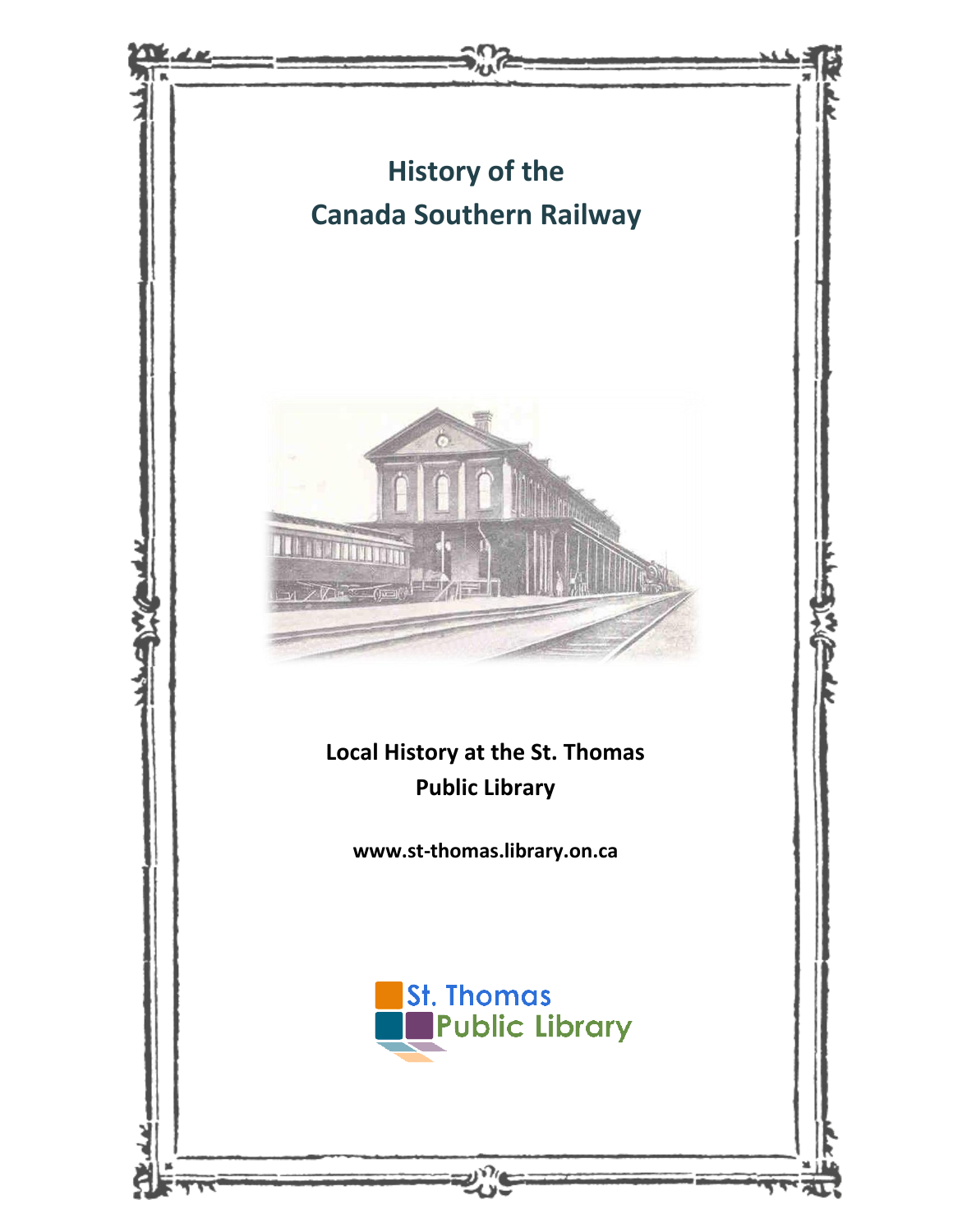**Pre-1873:** St. Thomas has almost no industrial exports and relies entirely on agriculture. It is plagued with debt from the municipality's investment in the London and Port Stanley Railway, which did little to help the economy. The people of the town have been waiting for a southern railway since 1850 to alleviate this situation.

**1845:** Isaac Buchanan is one of the main promoters of railways in Upper Canada. He has been a promoter or director of many railways, including the Great Western. Buchanan wanted the Great Western Railway to build a southern railway from the Detroit River to the Niagara River. Two railways could achieve this: one from Amherstburg to St. Thomas and another from Woodstock to Brantford and Toronto.

**1853:** The charter for the Amherstburg to St. Thomas Railway is granted with the support of Dr. Southwick, M.P.P. of Elgin, and Arthur Rankin, M.P.P. of Essex. Buchanan fails to raise the funds necessary for building the line and the project eventually ruins him financially.

**March 12, 1857:** Samuel Zimmerman, financial supporter of the Erie and Ontario Railroad, is killed in the Desjardins Canal Railway Accident. The Company changes its name to the Fort Erie Railroad Company.

**1862:** William Thomson purchases the Fort Erie Railroad Company and the following year it becomes known as the Erie and Niagara Railroad.

**1865:** Directors from the Erie & Niagara Railroad attempt to charter a southern railway, but no charter is granted. William Thomson is not involved.

**February 1868:** William Thomson introduces his plan for an extension of the Erie and Niagara Railroad as a line from Fort Erie to the Detroit River. A charter is granted and later that year, Isaac Buchanan agrees to sell his maps and information to Thomson for the southern railway. They begin working together to build it.



*Isaac Buchanan, promoter of a southern railway through St. Thomas.*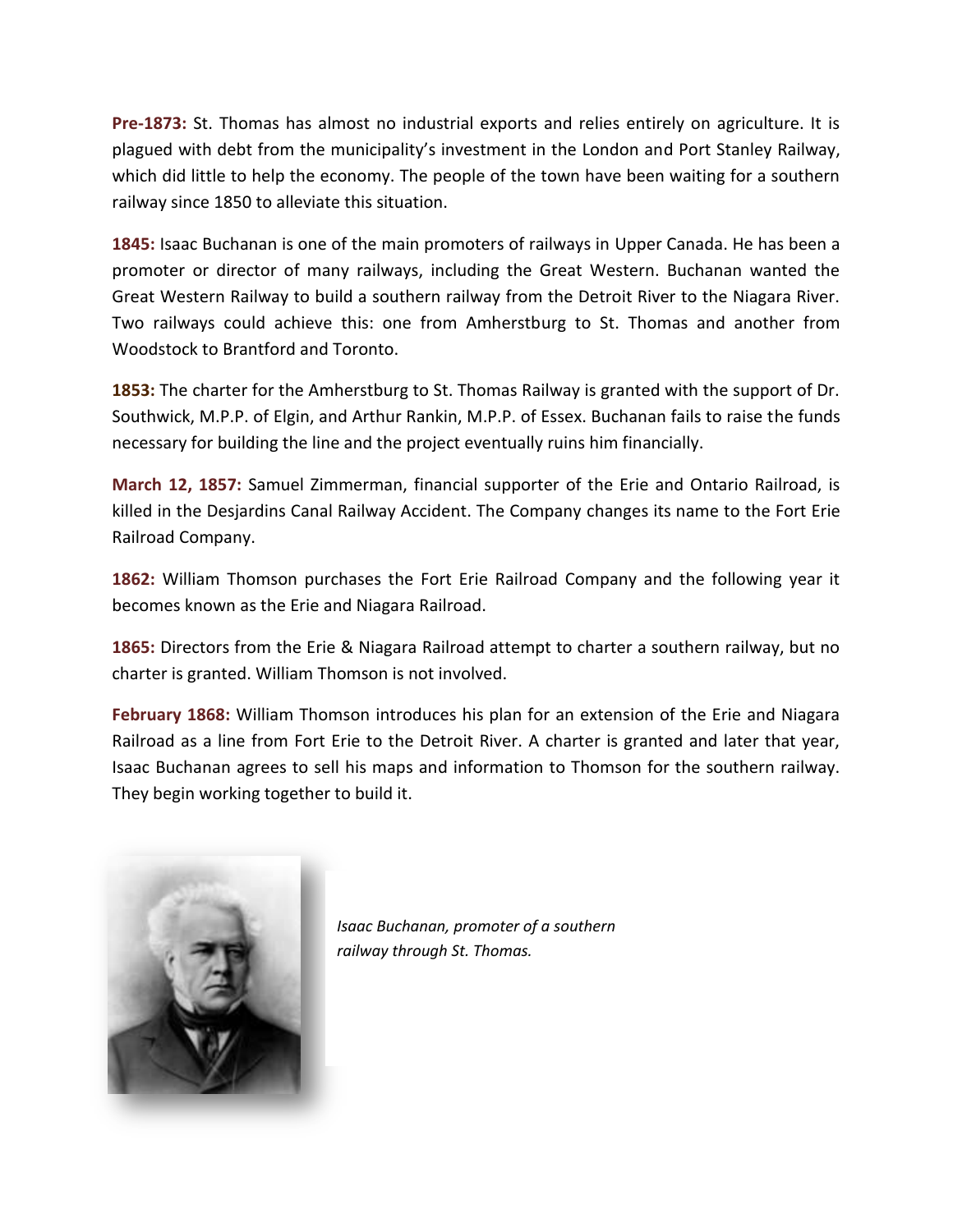

*William Thomson, president of the Canada Southern.*

**February 1869:** Harsh criticism is published by the *London Free Press* on the new line. Articles claim that it is unnecessary and a direct hit on the Great Western and Grand Trunk Railways. A St. Thomas paper, the *Canadian Home Journal,* responds that the local needs of southwestern Ontario have been neglected by these companies. Many farmers at the time had to travel very far to bring their goods to the Great Western or Grand Trunk stations.

**August 1869:** Thomson travels to Boston, Chicago, New York, Detroit, and Buffalo to gather American support. He is successful.

**1869:** Thomson renames the line the "Canada Southern Railway" (CASO or CSR) and brings in new directors, mostly American railway promoters or contractors that will help fund the \$200,000.00 deposit needed to start building. It is decided that the gauges used on the cars will match those used on the American lines to make shipping between the two countries more efficient.

**December 1869:** The Canada Southern is finally granted its charter to build the southern railway. Great Western directors were also given a charter to build the Great Western "Air Line" to compete against the Canada Southern. St. Thomas would soon have two major railways running through the town to connect Canada and the United States – more than they could have hoped for.

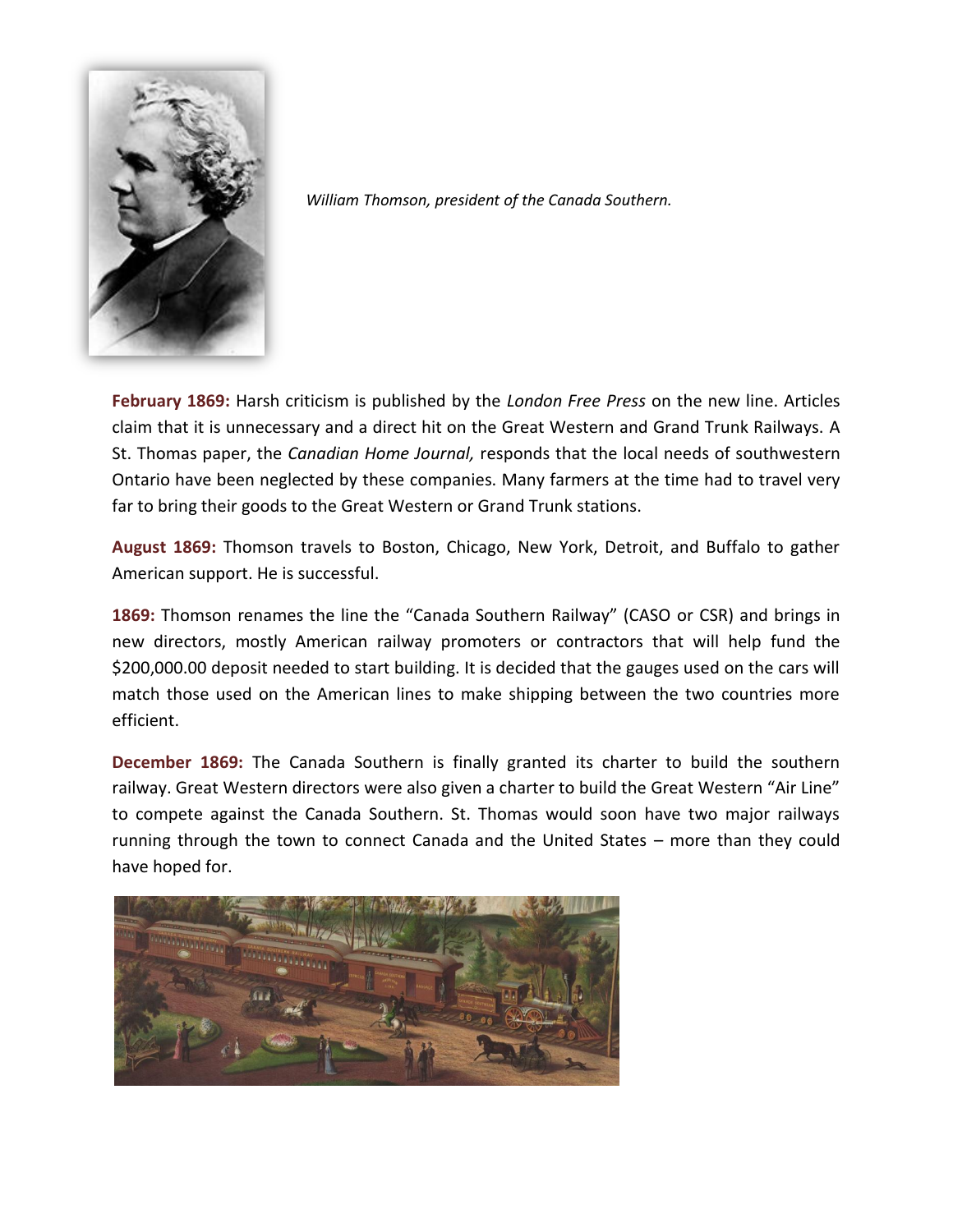*A promotional poster of a Canada Southern Train at Niagara Falls.*

**1870-1873:** Planning the line, building bridges, buying land, and constructing the railroad proceeds. Many shops are built in St. Thomas in preparation for the coming business opportunities a major railway brings.

**1871:** The CASO Station is built in anticipation of the railroad's arrival the following year. It still stands today at 750 Talbot Street, St. Thomas.



**August 1872:** The first Canada Southern locomotive runs through St. Thomas.

**December 1872:** The first CASO train reaches St. Thomas from Amherstburg.

**May 1873:** Both the Canada Southern and Great Western Air Line have regular passenger and freight service. The Canada Southern Railway's line provides the shortest and fastest route from Michigan to New York. St. Thomas benefits greatly and industry becomes an important part of the economy.

**1874:** The CASO goes bankrupt. Two years later, the line is taken over by the Vanderbilts, owners of the New York Central Railroad and other railway companies.

**1881:** St. Thomas becomes a city. The population has more than tripled since 1872 as a direct result of the railways.

**May 1883:** The Michigan Central Railway (MC) leases the Canada Southern Railway for 21 years.

**1889:** The Canadian Southern Railway absorbs the Erie & Niagara Railway.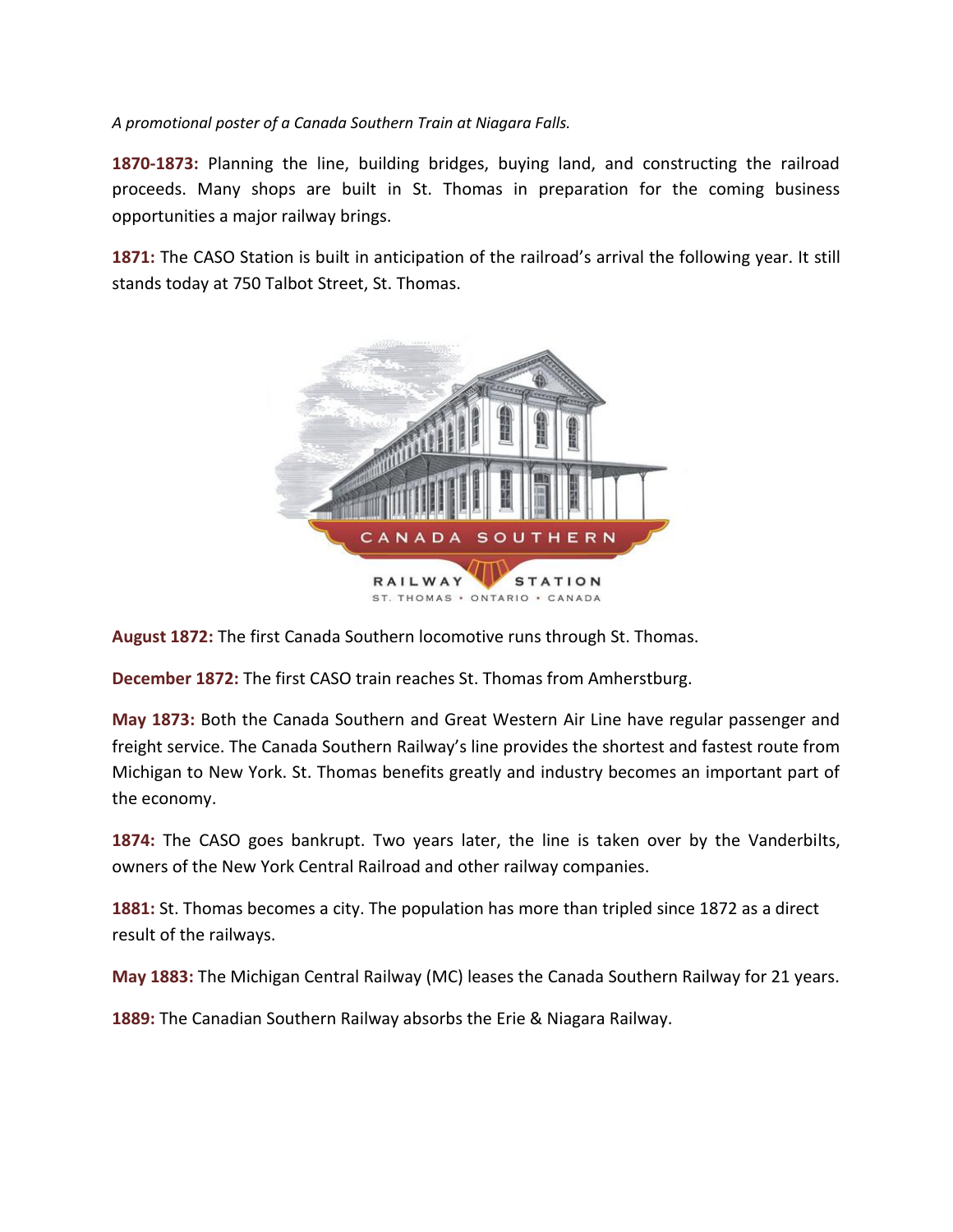

*Michigan Central Railroad shops under construction, St. Thomas, 1913.*

**January 1904:** The Michigan Central extends its lease of CASO tracks to 99 years.

**July 1904:** The CASO absorbs the Leamington and St. Clair Railway, as well as the Sarnia, Chatham and Erie Railways.

**31 May 1911:** Two St. Thomas men are killed in the wreck of an MC train near Ridgetown. The tracks had been tampered with, causing the train to go off the rails.

**15 June 1918:** The *St. Thomas Daily Times* reports a plot by two men hired by Frank Bopp, German Consul-General in San Francisco, on behalf of Kaiser Wilhelm II to blow up the MC stockyard in St. Thomas, targeting horse trains specifically. One of the men carried a suitcase full of dynamite to St. Thomas. The newspaper reported he had a "yellow streak" and substituted bricks for dynamite at the last minute to fool his partner. He later turned state's evidence and revealed the plot to the US State Department.

**1929:** The facilities which the MC has been leasing are subleased to the New York Central Railroad (NYC) for 999 years. NYC assumes complete control over the Michigan Central.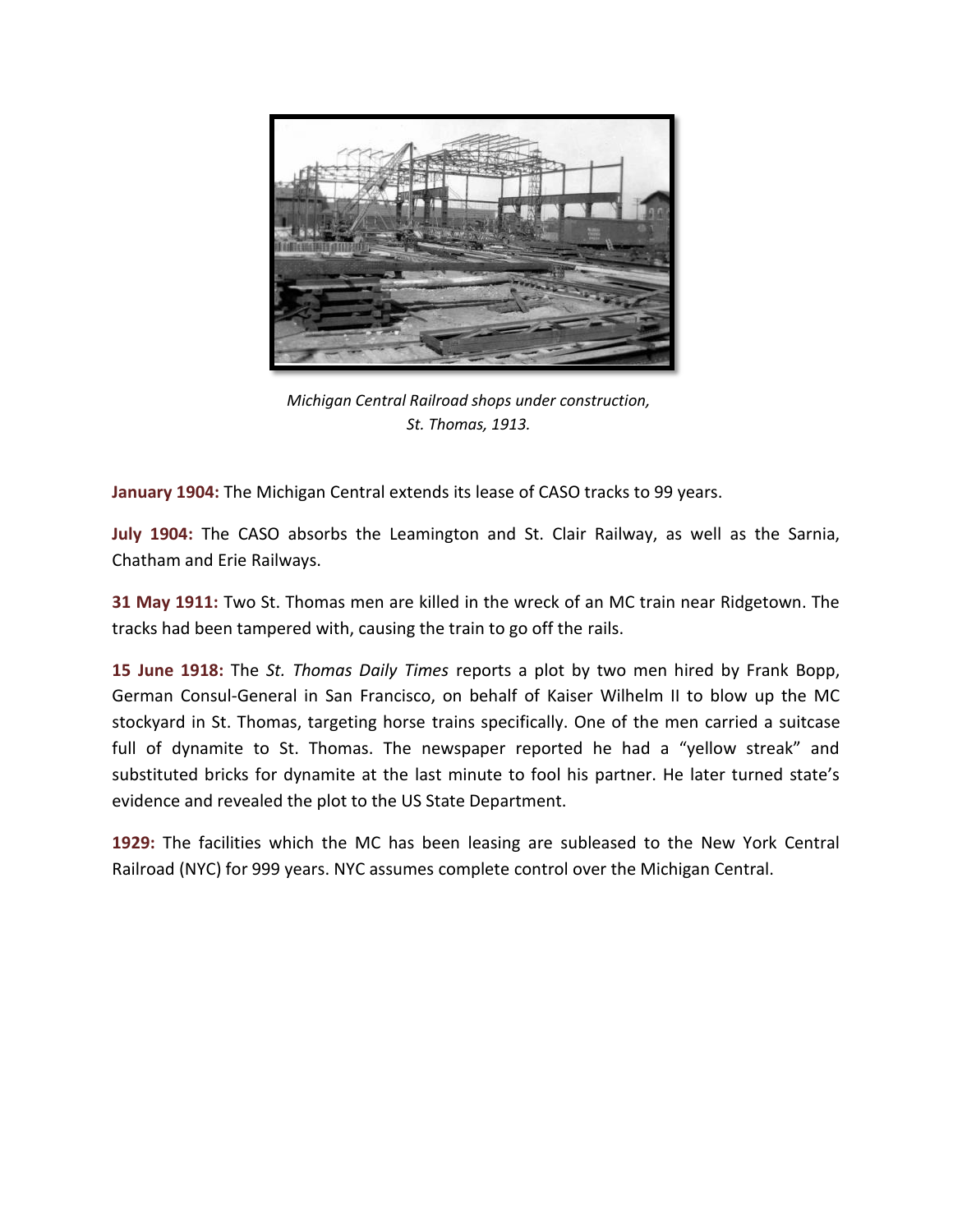

*New York Central steam engine at the CASO station.*

**1968:** The Pennsylvania Railroad (PRR) merges with the New York Central Railroad, and becomes the Penn Central Company (PC).

**1976:** The PC and several other bankrupt railways are amalgamated to form the Consolidated Rail Corporation (Conrail) which begins operations in St. Thomas.

**30 April 1985:** The Canada Southern is back in Canadian hands when it is purchased jointly by the Canadian Pacific Railway (CP) and Canadian National Railway (CN) in order to eliminate competition, rather than use the line. Operations slowly wind down.